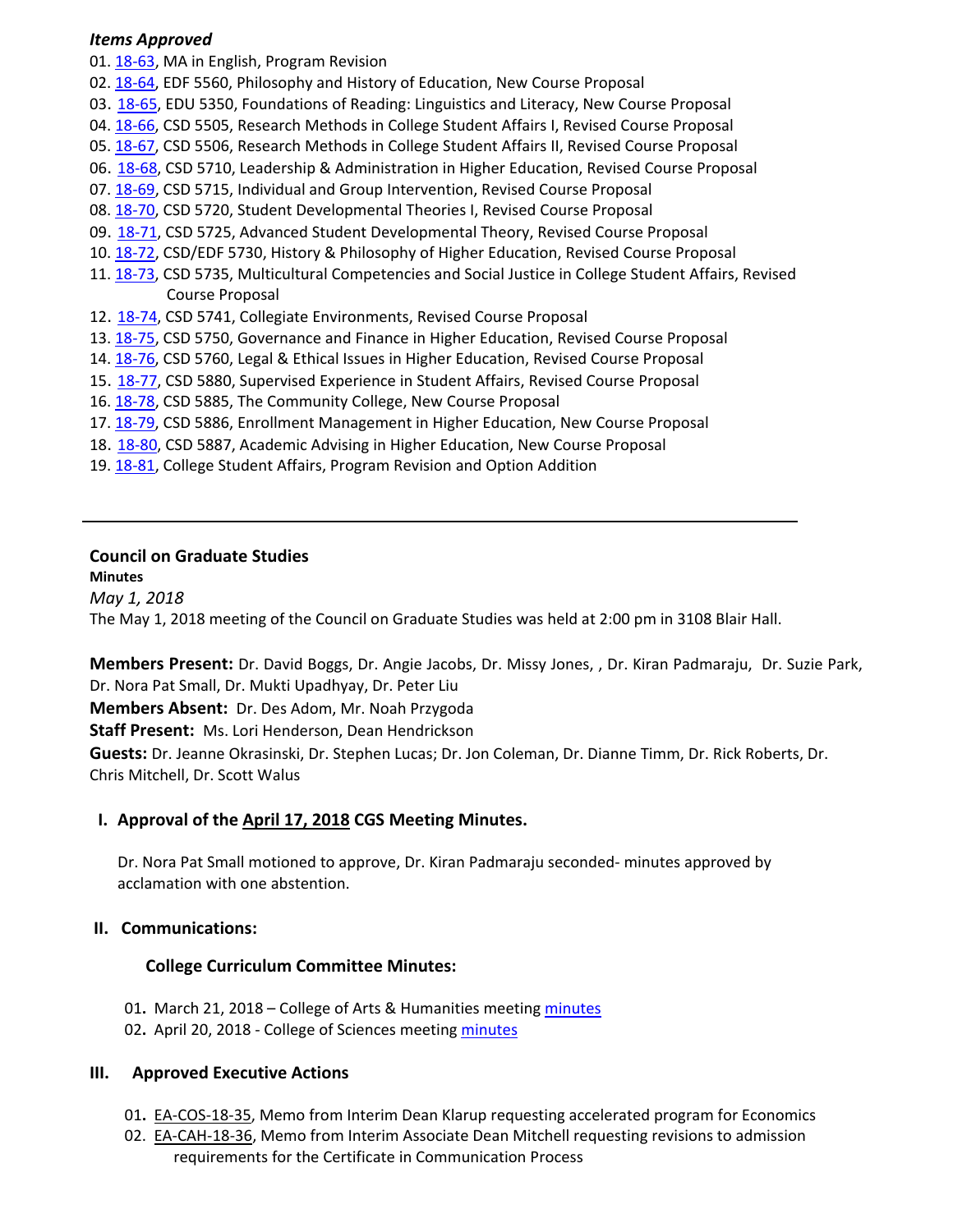- 03. EA-[CAH](http://castle.eiu.edu/~eiucgs/exec-actions/EA-CAH-18-37.pdf)-18-37, Memo from Interim Associate Dean Mitchell requesting accelerated program for English
- 04. EA‐[CAH](http://castle.eiu.edu/~eiucgs/exec-actions/EA-CAH-18-38.pdf)‐18‐38, Memo from Interim Associate Dean Mitchell requesting online delivery for several English courses
- 05. EA‐[CAH](http://castle.eiu.edu/~eiucgs/exec-actions/EA-CAH-18-39.pdf)‐18‐39, Memo from Interim Associate Dean Mitchell requesting revised designation for several History courses, "NW" to "NUS"
- 06. EA‐[CAH](http://castle.eiu.edu/~eiucgs/exec-actions/EA-CAH-18-40.pdf)‐18‐40, Memo from Interim Associate Dean Mitchell requesting adding "US/NUS" designation for HIS 4980
- 07. EA‐[CEPS](http://castle.eiu.edu/~eiucgs/exec-actions/EA-CEPS-18-41.pdf)‐18‐41, Memo from Interim Dean Bower requesting: Changing department name to "Counseling and Higher Education" and Change the mission statements for the M.S. in [Counseling](http://castle.eiu.edu/~eiucgs/exec-actions/EA-LCBAS-18-21.pdf) and the M.S. in College Student Affairs
- 08. EA‐LCBAS‐18‐21, Memo from Interim Dean Minnis requesting accelerated program for Family and Consumer Sciences
- 09. EA‐[LCBAS](http://castle.eiu.edu/~eiucgs/exec-actions/EA-LCBAS-18-42.pdf)‐18‐42, Memo from Interim Dean Minnis requesting accelerated program for Cybersecurity
- 10. EA‐[COS](http://castle.eiu.edu/~eiucgs/exec-actions/EA-COS-18-43.pdf)‐18‐43, Memo from Interim Dean Klarup requesting accelerated program for Political Science
- 11. EA‐[COS](http://castle.eiu.edu/~eiucgs/exec-actions/EA-COS-18-44.pdf)‐18‐44, Memo from Interim Dean Klarup requesting accelerated program for Chemistry
- 12. EA-[LCBAS](http://castle.eiu.edu/~eiucgs/exec-actions/EA-LCBAS-18-45.pdf)-18-45, Memo from Interim Dean Minnis requesting accelerated program for Technology
- 13. EA‐[CAH](http://castle.eiu.edu/~eiucgs/exec-actions/EA-CAH-18-46.pdf)‐18‐46, Memo from Interim Associate Dean Mitchell requesting accelerated program for History

14. EA‐[COS](http://castle.eiu.edu/~eiucgs/exec-actions/EA-COS-18-30.pdf)‐18‐30, Memo from Interim Dean Klarup requesting accelerated program for GiSci

# **IV. Items Added to the Agenda:**

**V. Items Acted Upon‐** Chair Boggs requested to suspend bylaws and act on these items today, rather than add them to the next agenda. Dr. Kiran Padmaraju motioned to approve and Dr. Mukti Upadhyay seconded. Council agreed unanimously to act on items today.

01. 18‐[61,](http://castle.eiu.edu/eiucgs/currentagendaitems/agenda18-61.pdf) CMN 4775, Documentary Filmmaking, New Course Proposal

Dr. Scott Walus presented, Dr. Nora Pat Small motioned to approve, Dr. Angie Jacobs seconded, Council approved unanimously.

02. 18‐[62,](http://castle.eiu.edu/eiucgs/currentagendaitems/agenda18-62.pdf) HIS 4930, Public History: Meaning and Making, Revised Course Proposal

Dr. Nora Pat Small presented, Dr. Missy Jones motioned to approve, Dr. Mukti Upadhyay seconded, Council approved unanimously.

03. 18-[63,](http://castle.eiu.edu/eiucgs/currentagendaitems/agenda18-63.pdf) MA in English, Program Revision

Dr. Suzie Park presented, Dr. Kiran Padmaraju motioned to approve, Dr. Nora Pat Small seconded, Council approved unanimously.

04. 18-[64,](http://castle.eiu.edu/eiucgs/currentagendaitems/agenda18-64.pdf) EDF 5560, Philosophy and History of Education, New Course Proposal

Dr. Stephen Lucas presented, Dr. Kiran Padmaraju motioned to approve, Dr. Mukti Upadhyay seconded, Council approved unanimously.

- 05. [18](http://castle.eiu.edu/eiucgs/currentagendaitems/agenda18-65.pdf)‐65, EDU 5350, Foundations of Reading: Linguistics and Literacy, New Course Proposal Dr. Jeanne Okrasinski presented, Dr. Mukti Upadhyay motioned to approve, Dr. Kiran Padmaraju seconded, Council approved unanimously.
- 06. 18‐[66,](http://castle.eiu.edu/eiucgs/currentagendaitems/agenda18-66.pdf) CSD 5505, Research Methods in College Student Affairs I, Revised Course Proposal
- 07. 18-[67,](http://castle.eiu.edu/eiucgs/currentagendaitems/agenda18-67.pdf) CSD 5506, Research Methods in College Student Affairs II, Revised Course Proposal
- 08. 18-[68,](http://castle.eiu.edu/eiucgs/currentagendaitems/agenda18-68.pdf) CSD 5710, Leadership & Administration in Higher Education, Revised Course Proposal